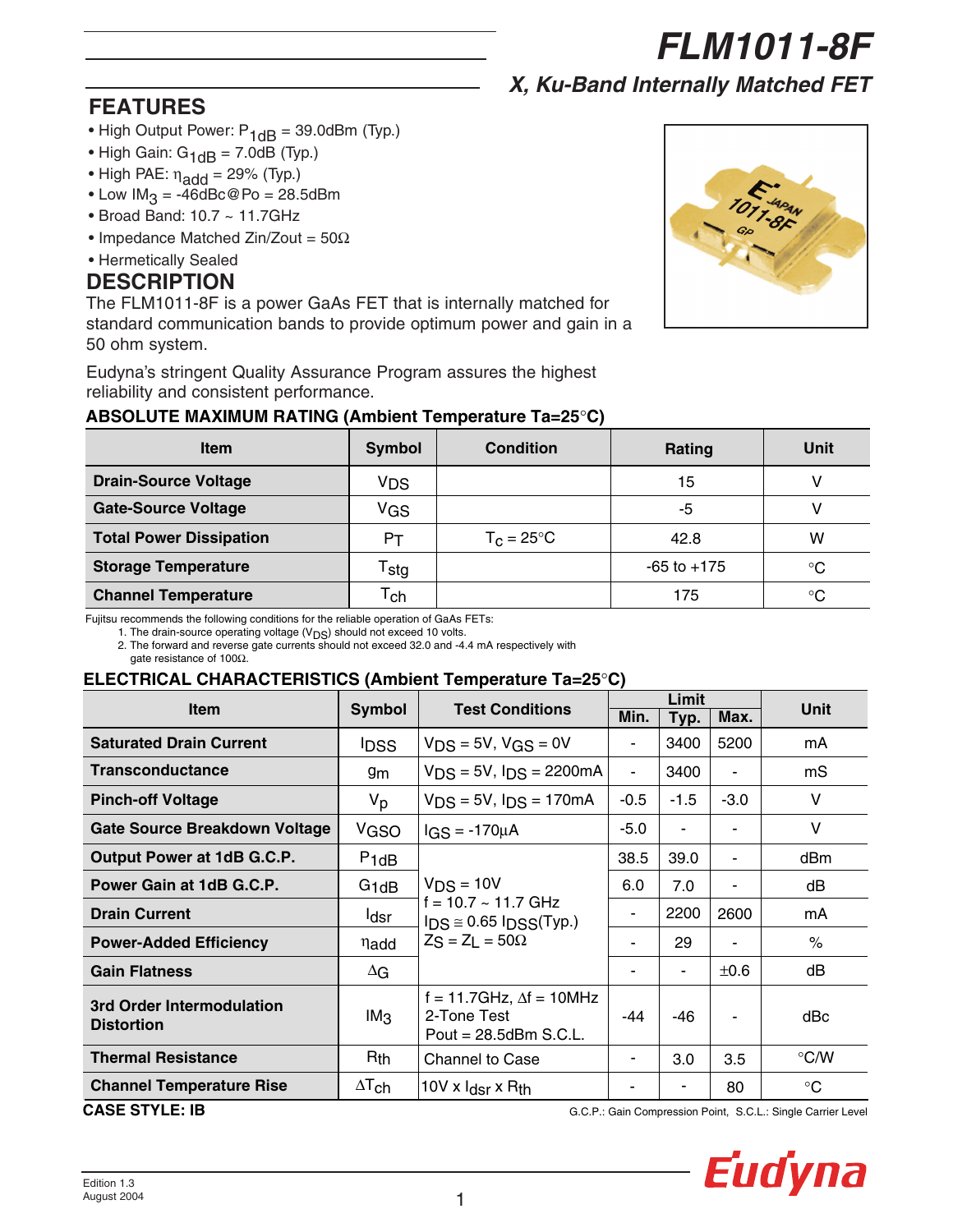*FLM1011-8F X, Ku-Band Internally Matched FET*

50 Total Power Dissipation (W) Total Power Dissipation (W) 40 30 20 10 0 50 100 150 200 Case Temperature (°C)

## **POWER DERATING CURVE**

**OUTPUT POWER & IM3 vs. INPUT POWER**



# **OUTPUT POWER vs. FREQUENCY**



### **OUTPUT POWER vs. INPUT POWER**



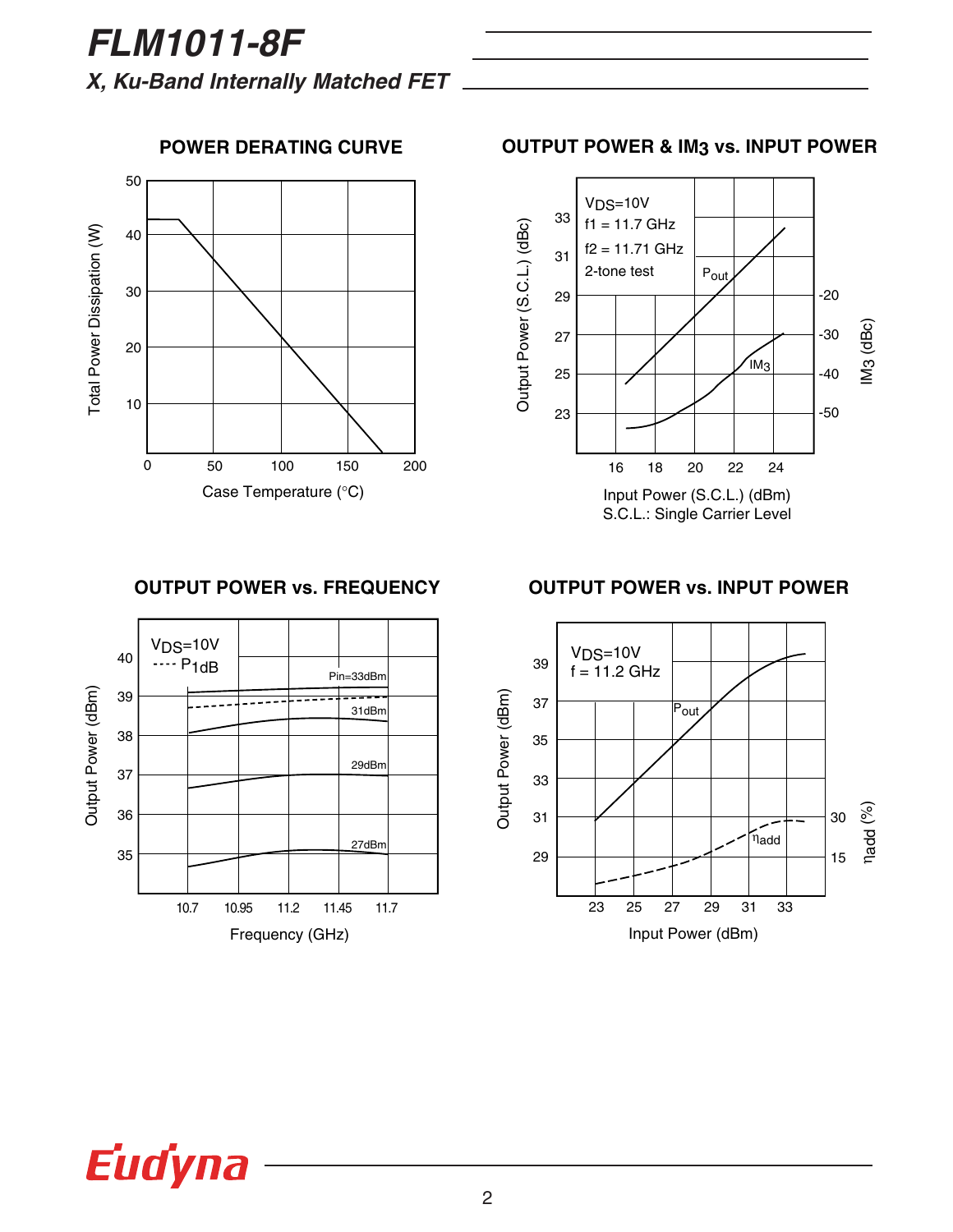# *FLM1011-8F*

*X, Ku-Band Internally Matched FET*



# **S-PARAMETERS**

|                  | $V_{DS}$ = 10V, $I_{DS}$ = 2200 mA |          |       |                 |            |                 |      |                 |  |
|------------------|------------------------------------|----------|-------|-----------------|------------|-----------------|------|-----------------|--|
| <b>FREQUENCY</b> | S11                                |          |       | S <sub>21</sub> |            | S <sub>12</sub> |      | S <sub>22</sub> |  |
| (MHZ)            | MAG                                | ANG      | MAG   | ANG             | <b>MAG</b> | <b>ANG</b>      | MAG  | ANG             |  |
|                  |                                    |          |       |                 |            |                 |      |                 |  |
| 10500            | .638                               | 13.3     | 2.349 | 110.3           | .066       | 93.2            | .386 | $-83.3$         |  |
| 10600            | .630                               | 5.4      | 2.376 | 100.3           | .071       | 83.2            | .358 | $-93.7$         |  |
| 10700            | .617                               | $-2.6$   | 2.410 | 89.8            | .074       | 73.3            | .326 | $-106.9$        |  |
| 10800            | .597                               | $-10.6$  | 2.446 | 78.9            | .076       | 63.9            | .299 | $-122.1$        |  |
| 10900            | .570                               | $-18.9$  | 2.476 | 68.3            | .081       | 53.1            | .283 | $-140.5$        |  |
| 11000            | .539                               | $-27.5$  | 2.513 | 57.0            | .082       | 43.1            | .282 | $-161.2$        |  |
| 11100            | .498                               | $-36.2$  | 2.544 | 45.3            | .083       | 32.6            | .297 | 179.1           |  |
| 11200            | .449                               | $-45.8$  | 2.563 | 33.5            | .087       | 22.7            | .324 | 161.1           |  |
| 11300            | .397                               | $-55.9$  | 2.565 | 21.5            | .088       | 12.3            | .356 | 146.0           |  |
| 11400            | .337                               | $-67.2$  | 2.561 | 9.2             | .090       | 0.3             | .386 | 133.2           |  |
| 11500            | .276                               | $-80.6$  | 2.548 | $-2.8$          | .090       | $-10.3$         | .411 | 122.1           |  |
| 11600            | .217                               | $-97.8$  | 2.528 | $-14.9$         | .089       | $-21.7$         | .425 | 112.3           |  |
| 11700            | .167                               | $-124.5$ | 2.519 | $-27.2$         | .093       | $-32.9$         | .429 | 103.1           |  |
| 11800            | .143                               | $-162.8$ | 2.509 | $-39.7$         | .090       | $-44.9$         | .419 | 94.1            |  |
| 11900            | .168                               | 157.8    | 2.502 | $-52.6$         | .093       | $-57.6$         | .399 | 84.4            |  |